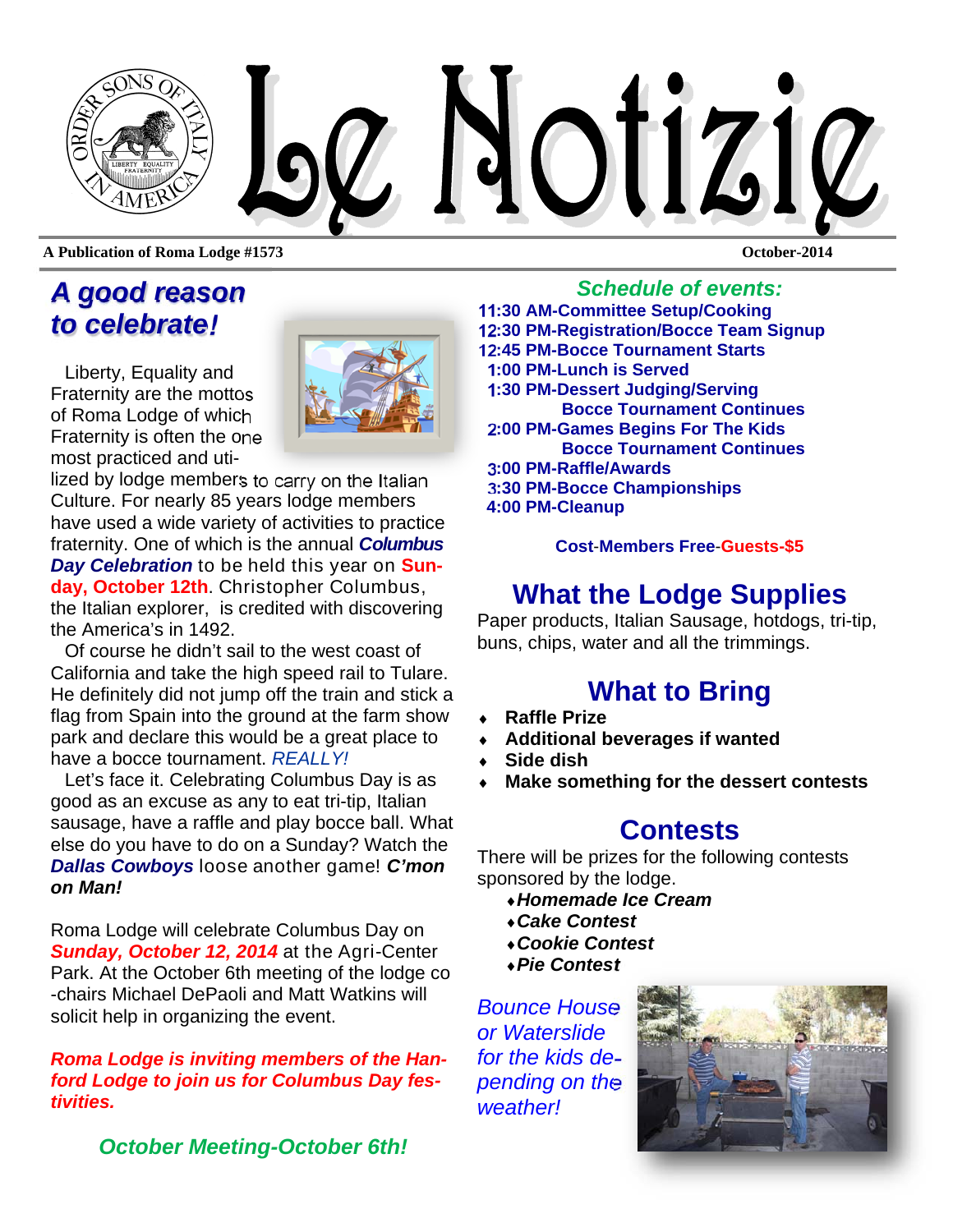# **SOI Icon** *Heralds Message*

# I f you look in the dictionary an "icon" is<br>a person who is successful and admired.<br>When the<br>a "icon" is used when a person who is successful and admired.

When the term "icon" is used when discussing a computer, it is a small picture on the computer screen that represents a program or function. By clicking on a small "icon" on the computer screen you can open a very large and powerful program.



We were all sad-

dened with the news of the passing of lodge icon *Ida Romanazzi* from the Visalia Enrico Caruso Lodge. Along with husband Lawrence the two of them embodied what every lodge member should aspire to be when it comes to carrying on the Italian Culture in America.

Ida symbolized both meanings of the word icon. She was a very successful and admired person who was born in Visalia on November 15, 1921, was a member of the first graduating class at College of the Sequoias, married her husband Lawrence on June 18, 1944 and recently celebrated her 70th anniversary.

She may have been small in stature, however, like the computer icon, when she opened her mind to do something she became this powerful, energetic, enthusiastic and motivated person! She served as the Enrico Caruso Lodge Recording Secretary for 50 years and served a 4 year term as president for the lodge. Along with her husband, family and brothers Pete, Vito and Louie Giotta they were always at the lodge building putting on a meeting, dinner, social event or simply working on the building to continually improve the facility.

When you would attend an event at the lodge there was little doubt of who was in charge. Ida was a master at paying attention to detail. She had a penchant for organization, protocol, pomp and circumstance. When Ida was in charge, everyone was confident that the event would be conducted without so much as a knife or napkin out of place. Invitations were done eloquently, lists of invitees were complete and checked and rechecked, seating charts were detailed and put together with a lot of forethought and guests came first.

At their 70th wedding anniversary, even though her health was already failing, she made sure every detail of he event was planned, executed with class and was exquisite in every detail. The food was delicious, the service impeccable and the program fitting to celebrate a couple who were true partners and in love for 70 plus years.

In addition to her husband Lawrence and her family, the Enrico Caruso Lodge and Grand Lodge of California have lost a true icon in *Ida Romanazzi*. Being successful and admired doesn't really tell the true story of what they will miss. Ida was a worker, a doer, a planner and a someone who took on the challenge and seen it through until the last thank you note was written, the final bill paid or the last table and chair put away. *Icons who are successful and admired will be remembered, icons who are hard workers and contribute daily to the lodge will be missed. Ida Romanazzi will be missed.* 

At our September meeting Roma Lodge members voiced their frustration with another dues increase by the Grand Lodge. With the passing of Ida Romanazzi, there is a lesson to be learned by the Grand Lodge. Regardless of the cost of dues, Ida and Lawrence would always remain faithful Enrico Caruso and Grand Lodge members. However, as more and more of these individuals, of have been loyal lodge members for, 40, 50, 60 or 70 plus years, pass away, there are fewer and fewer younger members willing to do what these members have done for so many years.

At our meeting Lilia Giacomazzi commented there used to be nearly 200 lodges in California and now there are less than 60! When local members pay their dues they get little benefit from the Grand Lodge or the Order of Sons of Italy in America. Local members are asked to conduct their own charitable activities to support their own lodge and the local charities they want to support. It is getting more and more difficult to keep increasing dues at the local level that are passed onto the Grand Lodge to cover their expenses. Maybe it is time that we ask the Grand Lodge to account for their own financial dealings and either increase their own revenue through other means rather than increasing dues passed on to local lodges or control their own expenses! *Just a thought!*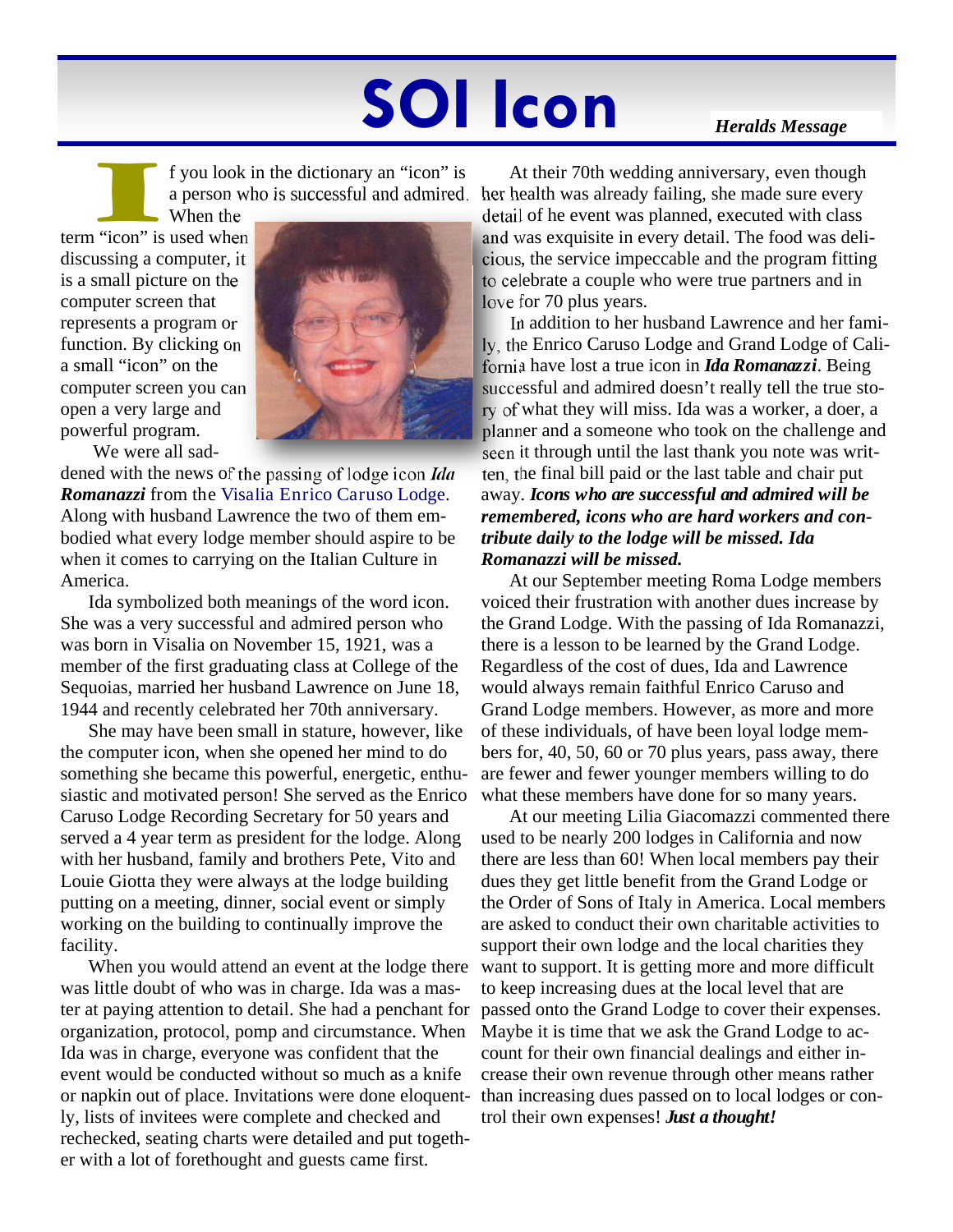# **Wedding Bells!**

Michael De-Paoli and Paoli and ried on August 30th. Michael is a long time Roma Lodge member and serves as a trustee for the lodge. Leslie has submitted her application to become a lodge member as well. Michael is the son of Roma Lodge members *David and Giovanna De-*



*Paoli.* Michael is a farmer and Leslie teaches at Strathmore Elementary School.



**R and Solution Concept Countries Countries Countries Church in Pismo Beach.** A reception followed at the San Luis Obispo Country Club. Krista is came Mrs. David Borba on July 19, 2014 in a wedding ceremony at St. Paul's Church in Pismo Beach. A reception folthe daughter of lodge members Nick and Dana Milanesio and granddaughter of long time members Domenic and Angie Milanesio.

# *October Lodge Meeting*

Roma Lodge will hold a regular lodge meeting on *Monday, October 6th at 6:30 p.m.* at the farm show social hall. This important meeting is necessary to solicit members to run for lodge offices in November, plan the Columbus Day celebration and next years anniversary event. There will be further discussion on the dues increase as well as initiation of new members. We will also have initiation of new members in October so if you have an application and are waiting to be installed the October meeting will be when you need to attend.

*Pam and Vince Sola* have graciously agreed to serve as refreshment chairs and will need help with refreshments from those having birthdays in October. October birthdays need to bring a dessert and raffle prize for the drawing. *Pam and Vince* have promised some great refreshments and it will be chairman's choice which is always exciting. The drawing will be for \$65 dollars, so make plans to attend.



# **Who will be the new champs?**

Last years Roma Lodge Bocce Champs were Melissa and Matt Watkins and the new Mr. & Mrs. Leslie and Michael DePaoli. Word on the street is that there are several teams practicing to knock off the reigning champs to regain the trophy. We have noticed several members at the gym working out to ensure they are in top physical condition to compete.

**Ben Curti**, tournament director, will be out early the day of the tournament with his GPS, tape measure, sledge hammer and surveying tools to put together a great tournament. Make plans to come and play or root on your favorite team. I understand there will be a lot of money being wagered on several teams.